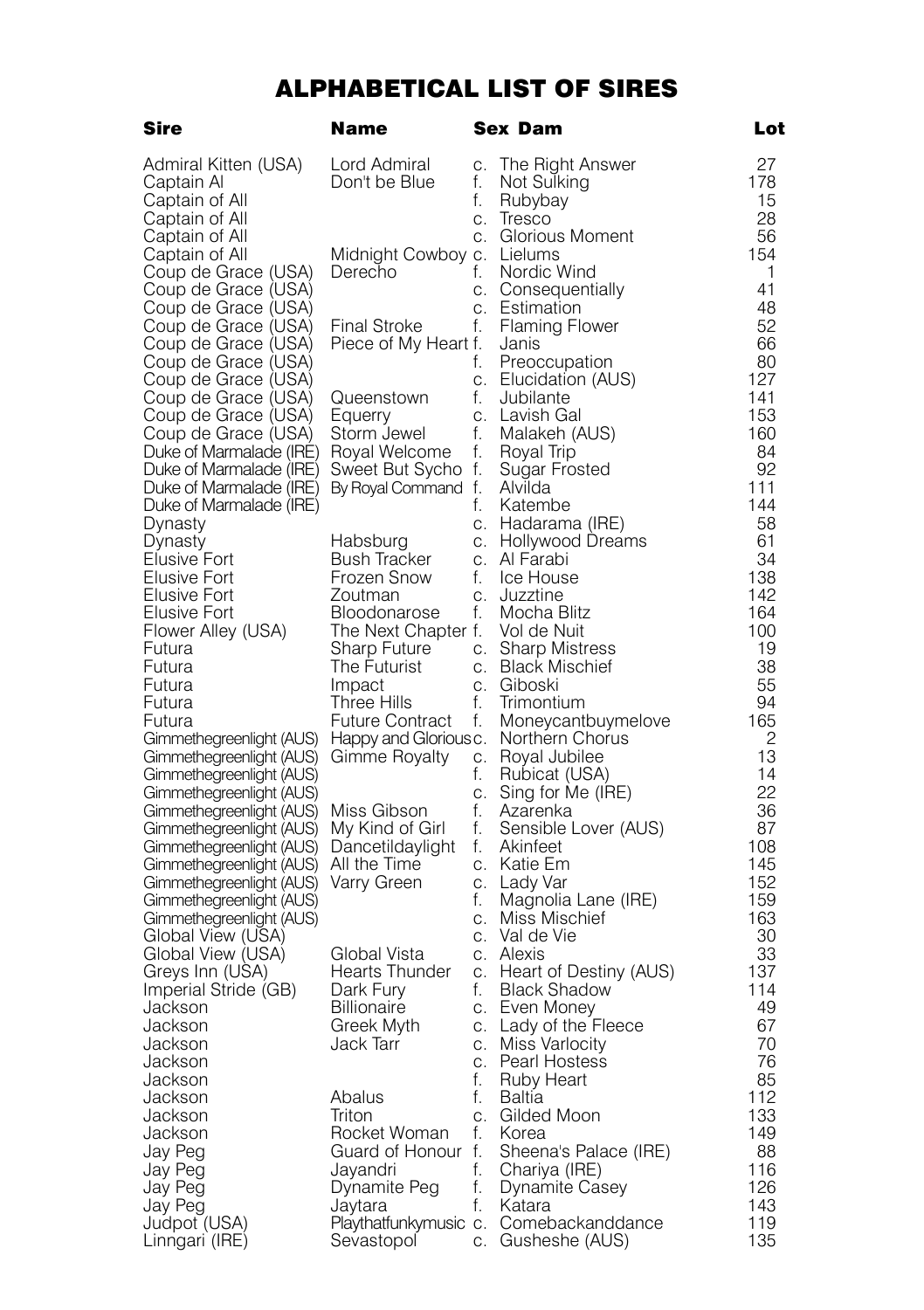| Sire                                 | Name                                 |          |          | Sex Dam                              | Lot        |
|--------------------------------------|--------------------------------------|----------|----------|--------------------------------------|------------|
| Louis the King                       | King Magnus                          |          |          | c. Baltic Fury                       | 37         |
| Louis the King                       | Louis Diamond                        | f.       |          | Hope Downs                           | 62         |
| Louis the King                       | Top Man                              |          |          | c. Miss Lovita                       | 69         |
| Louis the King                       | A Kings Return                       |          |          | c. Ntombe (AUS)                      | 74         |
| Louis the King                       | Spirit of St Louis f. Variety Spirit |          |          |                                      | 99         |
| Master of My Fate                    | Tankwa Star                          | f.       |          | Paradise Square                      | 5          |
| Master of My Fate                    | African Fate                         |          |          | c. Savannah Air                      | 17         |
| Master of My Fate                    | Masters Queen                        | f.       |          | Tamora                               | 26         |
| Master of My Fate                    | <b>Bellevarde</b>                    | f.       |          | High Season                          | 60         |
| Master of My Fate                    |                                      |          |          | c. Its Freezing                      | 65         |
| Master of My Fate                    | Silky Secret                         | f.       |          | Vanilla Silk                         | 98         |
| Master of My Fate                    |                                      | f.<br>f. |          | Luna de Victoria                     | 157<br>104 |
| Noble Tune (USA)<br>Noble Tune (USA) | Zilital<br>Lofty Spirit              | f.       | Zante    | Icy Spirit                           | 139        |
| Oratorio (IRE)                       | Bluff on Bluff                       |          |          | c. Double Bluff (ZIM)                | 124        |
| Pathfork (USA)                       |                                      |          |          | f. Burnt Sienna                      | 115        |
| Pathfork (USA)                       | Cross Examiner                       |          |          | c. Clematis                          | 118        |
| Pathfork (USA)                       | Ascending Heights f.                 |          |          | Flight Queen (AUS)                   | 172        |
| Pomodoro                             |                                      |          | c. Dayla |                                      | 43         |
| Pomodoro                             |                                      |          |          | c. Escudo                            | 47         |
| Pomodoro                             | Red Carpet Girl                      | f.       |          | Southern Lights                      | 91         |
| Pomodoro                             | Walking the Wire                     |          |          | c. Airbound                          | 106        |
| Pomodoro                             | Tomatoe Timer                        |          |          | c. Impressive Rock (AUS)             | 140        |
| Pomodoro                             | Take the World                       |          |          | g. Tinchy Stryder                    | 169        |
| Pomodoro                             | Athenian Queen                       | f.       |          | City of Athens (AUS)                 | 173        |
| Pomodoro                             | Gold Rock                            |          |          | g. Impressive Rock (AUS)             | 174        |
| Quasillo (GER)                       | Lyrics to Love                       |          |          | c. Love Galore                       | 156        |
| Querari (GER)                        | Persistance<br>Amell                 |          |          | c. Penny Serenade                    | 6<br>8     |
| Querari (GER)<br>Querari (GER)       | Homely Girl                          | f.       |          | c. Pimpinella<br>Sherry              | 20         |
| Querari (GER)                        |                                      |          |          | c. Adorable                          | 32         |
| Querari (GER)                        |                                      |          |          | c. Donna Viola                       | 44         |
| Querari (GER)                        | Tsar Peter                           |          |          | c. Ekaterina                         | 45         |
| Querari (GER)                        | Eternal Life                         |          |          | f. Estelle                           | 128        |
| Querari (GER)                        | Castle of Glass                      |          |          | c. Fairyinthewoods                   | 129        |
| Querari (GER)                        | Iransact                             |          |          | c. Lady Kelpie                       | 150        |
| Querari (GER)                        | Hlying Vixen                         |          |          | f. Little Grey Wolf (IRE)            | 155        |
| Querari (GER)                        |                                      |          |          | c. Mirth (AUS)                       | 161        |
| Rafeef (AUS)                         | Empress of Jade f.                   |          |          | Escondida                            | 46         |
| Rafeef (AUS)                         | Mounia                               | f.       |          | Modern Muse (AUS)                    | 71         |
| Rafeef (AUS)                         | Demelza                              | f.       |          | My Claire (GB)                       | 73<br>82   |
| Rafeef (AUS)<br>Rafeef (AUS)         | Priviledge                           | C.       |          | c. Relentless Storm (AUS)<br>Tilbury | 93         |
| Red Ray                              | Alula's Star                         | f.       |          | Solar Voyager                        | 23         |
| Seventh Rock (AUS)                   | Precious Stone                       |          |          | g. Kaleido                           | 167        |
| Seventh Rock (AUS)                   | In Full Bloom                        | f.       |          | Budding Beauty                       | 175        |
| Silvano (GER)                        |                                      |          |          | c. Gettna                            | 54         |
| Silvano (GER)                        | The Gathering                        |          | c. Zada  |                                      | 103        |
| Silvano (GER)                        | Arilena                              | f.       |          | Air Pocket                           | 107        |
| Silvano (GER)                        | Dawn Mission                         |          |          | c. Dawn Chorus                       | 123        |
| Silvano (GER)                        | Leprechaun                           | g.       |          | Waywest Goddess                      | 176        |
| Soft Falling Rain                    | Rain of Peace                        | t.       |          | Fairyinthewind                       | 50         |
| The United States (IRE)              |                                      | f.       |          | Princess Lily                        | 10         |
| Time Thief (AUS)                     | Surfer Babe                          | f.       |          | Ocean's Swell                        | 75         |
| Time Thief (AUS)                     | Spotted Pearl<br>Prettier in Pink    | C.<br>f. |          | Pearly Moon<br>Trish de Lago (AUS)   | 77<br>95   |
| Time Thief (AUS)<br>Time Thief (AUS) | Just Chestnut                        | f.       |          | Typhoon Season                       | 96         |
| Time Thief (AUS)                     | <b>Bold Boundaries</b>               | f.       |          | Uptothemoon                          | 97         |
| Time Thief (AUS)                     | Sweetest Goodbye f.                  |          |          | Wafiqah                              | 101        |
| Time Thief (AUS)                     | Forgotten Time                       | C.       |          | Action Bleue (FR)                    | 105        |
| Time Thief (AUS)                     | Constantia Haze                      | f.       |          | Constantia Mist                      | 120        |
| Time Thief (AUS)                     | Time is Ticking                      | f.       |          | Cream of Chrome                      | 122        |
| Time Thief (AUS)                     | Angel of Time                        | f.       |          | Dove of Peace                        | 125        |
| Time Thief (AUS)                     | Rockingthetimeaway f.                |          |          | Fantasy Rock (AUS)                   | 130        |